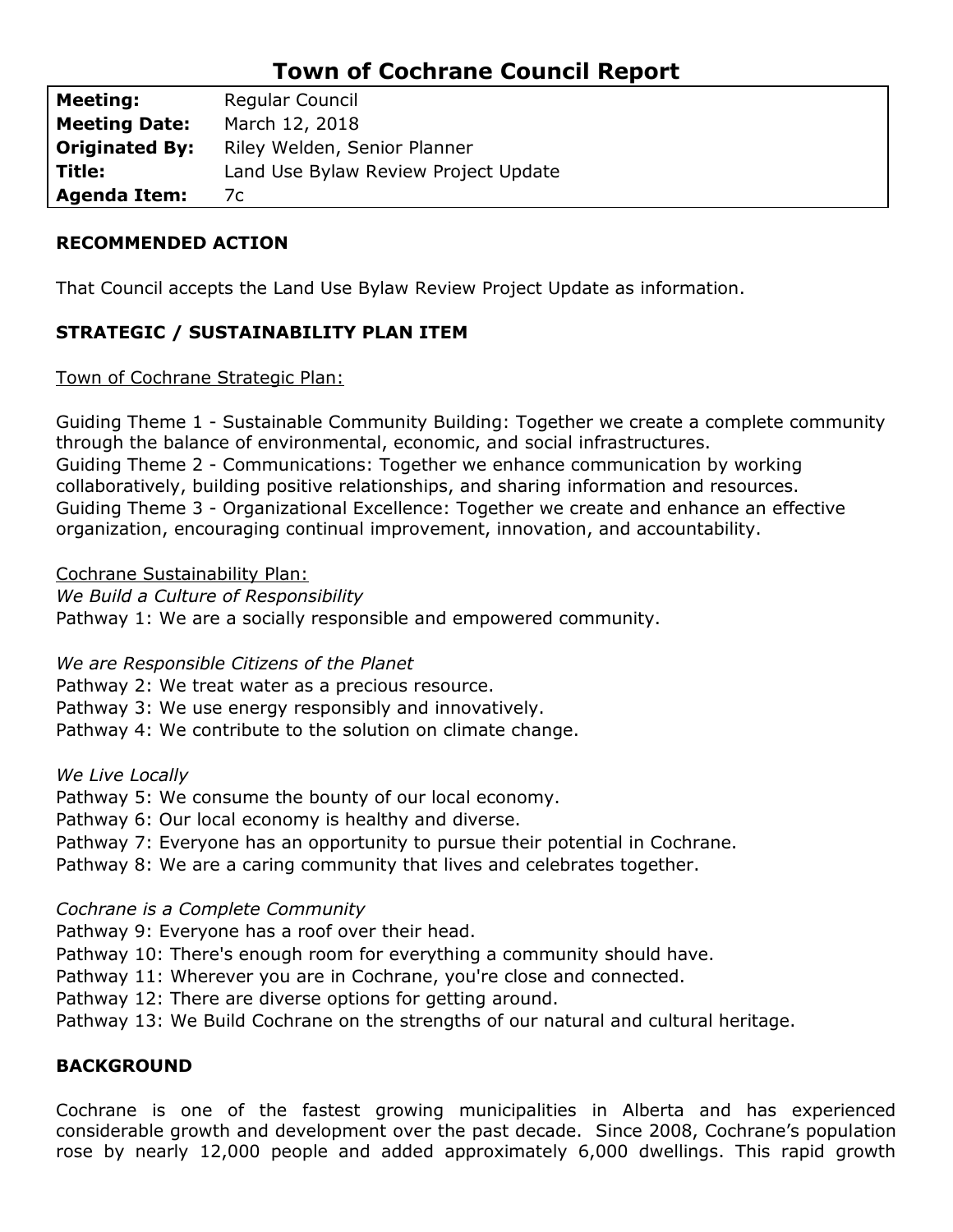presented Cochrane with new and diverse development trends with an ever-increasing level of complexity. As the size and scale of development continued to rise, so too did the development pressure and nature of the planning challenges facing the community.

A comprehensive review of Cochrane's Land Use Bylaw has not occurred since its adoption in 2004. In 2018, with a population that has more than doubled since that time, the Town is using a land use bylaw intended for a smaller community not experiencing the extensive growth and development challenges it faces today. Administration is concerned that despite the numerous amendments that have occurred over the years, the LUB is outdated and no longer able to respond to the current land use and development needs of its citizens and development industry. As a result, the Town is initiating a comprehensive review and re-write of the Land Use Bylaw to ensure it is current and effective in controlling and regulating land uses and development within the Town of Cochrane.

## **What is a Land Use Bylaw?**

A land use bylaw is the municipality's primary tool to control and regulate how all land is used and developed in the community. Simply explained, it specifies:

- How land may be used;
- Parcel size and dimensions;
- The number and type of buildings or structures that can be considered for development and how they are used;
- Where buildings can be located;
- Building size, form, configuration, orientation, and appearance; and
- Other development considerations, such as parking, landscaping, signage, and lighting.

Essentially, the land use bylaw controls and regulates what can and cannot occur on a parcel of land and how buildings can be placed and constructed on that parcel. It is therefore arguably one of Cochrane's most important documents that has far-reaching implications for how the community is shaped.

#### MGA Requirements:

The Municipal Government Act (MGA) requires every municipality to pass a land use bylaw and gives the authority to prohibit or regulate and control the use and development of land and buildings within its jurisdiction. It guides how a land use bylaw is to be structured and outlines the required and optional provisions a municipality is to consider when creating a land use bylaw. Generally, this includes:

- Dividing the municipality into different (land use) districts;
- Establishing permitted and discretionary uses;
- Specifying development and subdivision standards and regulations;
- Establishing a method for making decisions on and issuing development permits for any development; and
- Establishing and specifying what conditions can be applied to a development permit.

#### Planning Policy Implementation:

The land use bylaw is also the principal tool used to implement and realize the Town's vision, goals and objectives established through its overarching guiding policy documents – the Cochrane Sustainability Plan, Municipal Development Plan, and other statutory and nonstatutory plans and guidelines. Please refer to Attachment 1. The Town of Cochrane Land Use Bylaw is the critical link between the community's planning aspirations and the physical 'on-theground' development. It is therefore essential the land use bylaw reflects and provides the means to carry out the Town's overarching plans.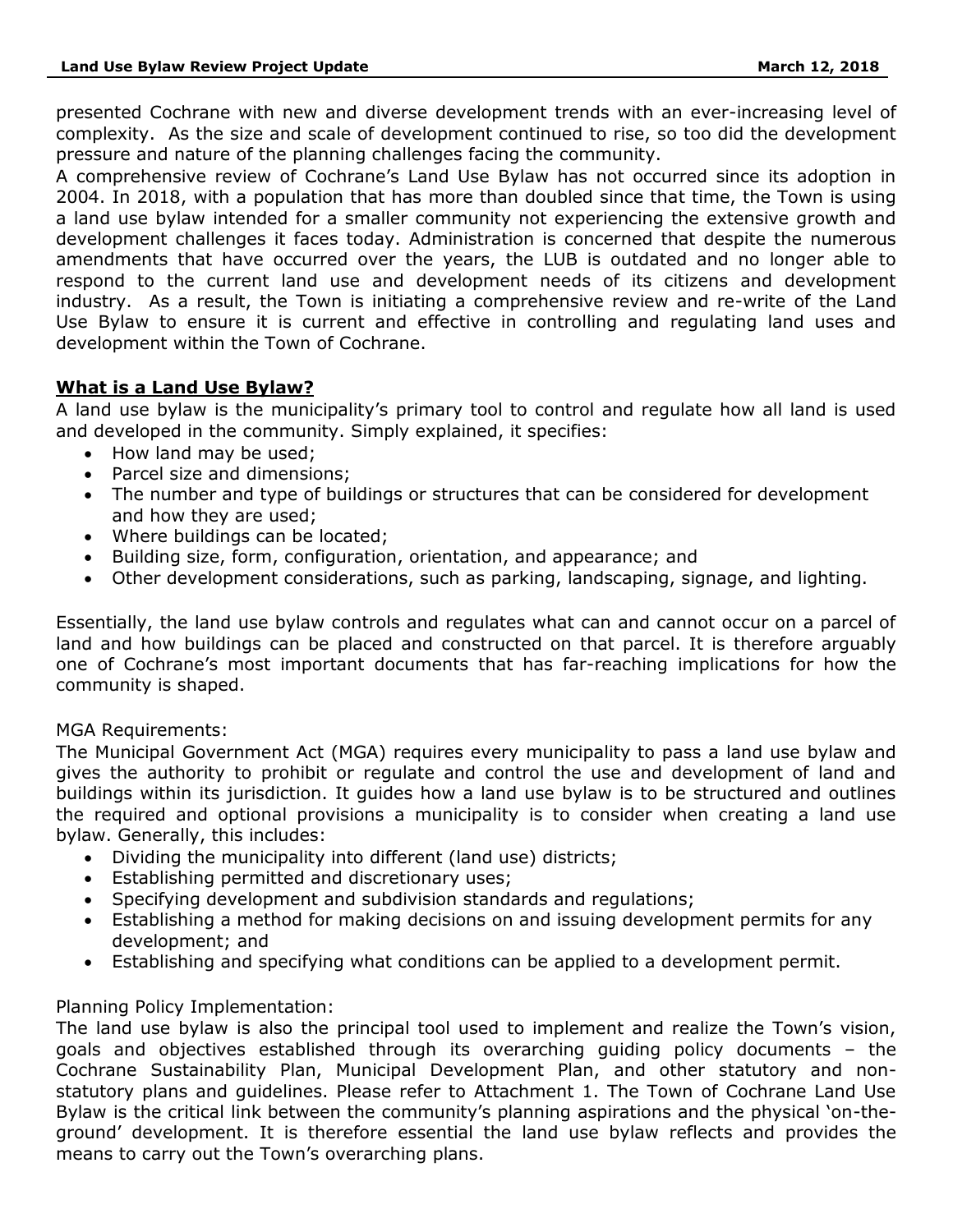#### **Project Management Approach**

Through the 2018 budget process Council authorized Administration to proceed with a comprehensive review of the Town of Cochrane Land Use Bylaw. Administration has elected to complete the project 'In-house', meaning Town of Cochrane planning staff will both manage the project and draft the new land use bylaw. Administration adopted this approach to ensure the new land use bylaw truly reflects and responds to Cochrane's unique development landscape. The Town's Planning Staff work with the land use bylaw and Cochrane residents, businesses, developers and builders on a daily basis. They are familiar with the community and its needs and are best positioned to understand and effectively address Cochrane's planning and development issues and challenges.

It is important the land use bylaw meets the land use and development needs of its citizens and reflect Cochrane's unique character and natural landscape. Community involvement and participation in the Land Use Bylaw Review Project is integral to its success. Town of Cochrane Administration will actively pursue and utilize community involvement and input throughout the process. Active public and stakeholder participation will ensure a 'Made-in-Cochrane' approach to developing a land use bylaw with the community, for the community.

#### **Project Management Plan Summary**

Administration has prepared a project management plan to ensure the successful completion of the project. The project management plan outlines the project's methodology; including the purpose, goals, objectives, scope (process) and timeline. A summary of the project management plan is provided below.

#### Project Purpose and Goals:

The purpose of the Land Use Bylaw Review Project is to review and update the Town of Cochrane Land Use Bylaw to ensure it achieves the following goals:

The land use bylaw:

- 1. is current and meets the needs of Cochrane's unique development landscape;
- 2. is positioned to accommodate future development demands of the community;
- 3. accommodates the implementation and realization of Cochrane's vision, goals, objectives and policies;
- 4. provides development certainty to landowners, while maintaining the public interest; and
- 5. promotes clear, transparent, consistent and equitable decision making.

#### Project Objectives:

To meet the purpose and goals of the Land Use Bylaw Review Project, the objectives are to:

- 1. review the Town's land use bylaw, planning policies, and other related guiding documents and legislation and identify misalignment and implementation gaps;
- 2. inform, consult and involve the community, including key internal and external stakeholders, to identify and articulate land use and development regulatory needs, aspirations, concerns, difficulties and issues;
- 3. research best practices and strategically develop approaches/strategies that reflect the community's needs and ensure approved planning policies can be implemented;
- 4. inform and consult the community in the evaluation and review of approaches/strategies;
- 5. draft a land use bylaw that utilizes the recommended approaches/strategies; and
- 6. develop a land use bylaw monitoring and implementation strategy.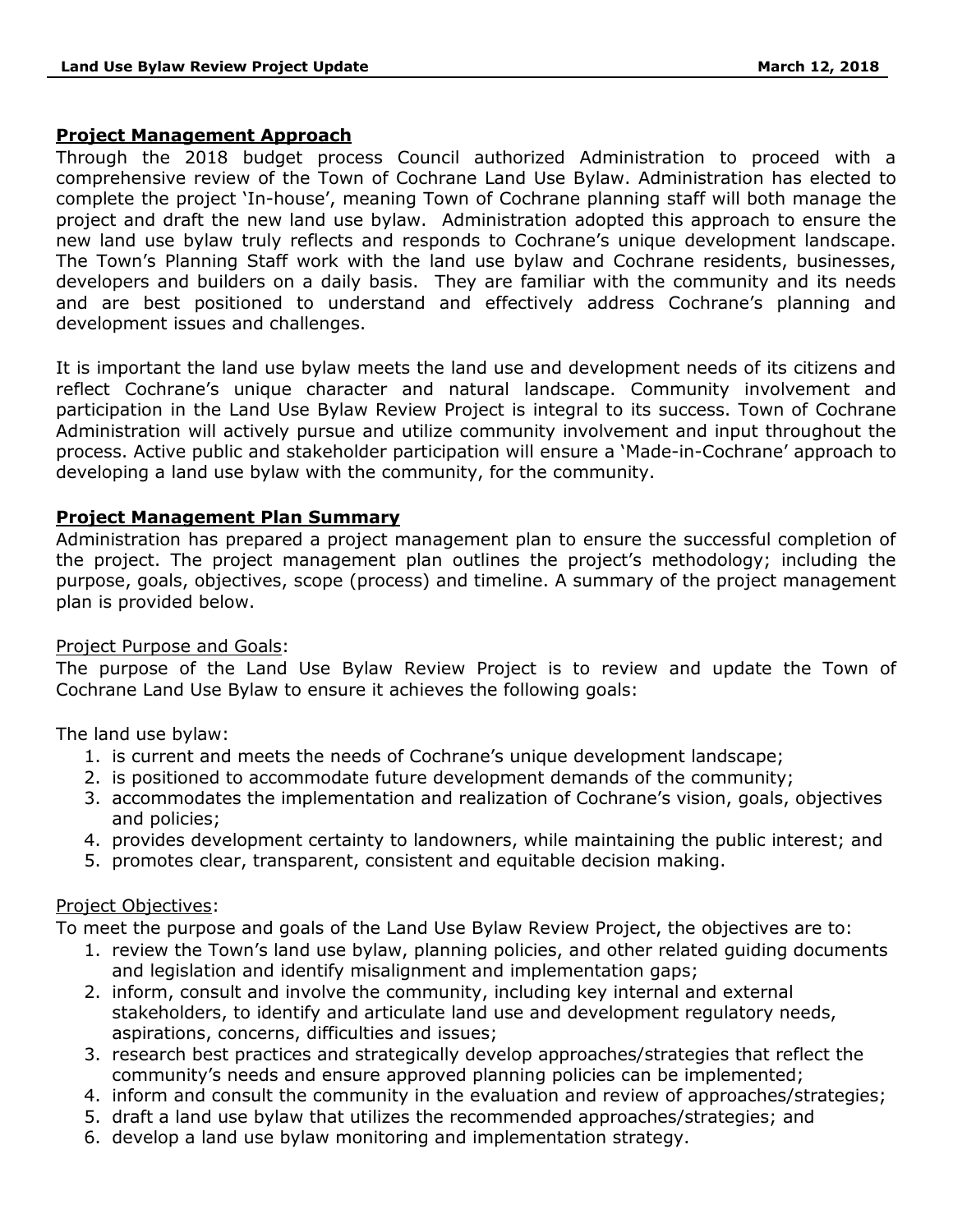### Project Scope Summary:

The project has been broken into six phases, with each having specific major tasks. Please refer to Attachment 2.

## *Phase 1: Project Start-Up & Initiation*

Major Tasks:

- 1. Develop Project Charter
- 2. Develop Project Management Plan
- 3. Establish Communications & Stakeholder Engagement Approach
- 4. Present Project Overview to Council (Milestone)

Timing: January - March 2018

# *Phase 2: Review-Engage-Report*

Major Tasks:

- 1. Publicly Announce Project
- 2. Internal Review of Land Use Bylaw, Policy, Plans and Legislation
- 3. Community and stakeholder land use bylaw training and education
- 4. Engage community, including internal and external stakeholders, to identify land use and development needs, aspirations, concerns, difficulties and issues;
- 5. Prepare Background Report
- 6. Present Report to Council (Milestone)

Timing: March – August 2018

## *Phase 3: Research-Options-Approach*

Major Tasks:

- 1. Research Solutions, Identify Approaches/Strategies to Issues
- 2. Consult with Stakeholders and Public on Approaches/Strategies
- 3. Prepare Issues Resolution Summary Report
- 4. Present Report to Council (Milestone)

Timing: September 2018 – February 2019

## *Phase 4: Draft-Consult-Establish*

Major Tasks:

- 1. Draft Land Use Bylaw
- 2. Consult with Community and Stakeholders
- 3. Consolidate Changes and Final Review
- 4. Establish Proposed Land Use Bylaw (Milestone)

Timing: March – August 2019

## *Phase 5: Adoption*

Major Tasks:

- 1. Present Proposed LUB to Council for 1st Reading
- 2. Hold Public Hearing
- 3. Present Proposed LUB to Council for 2nd Reading
- 4. Present Proposed LUB to Council for 3rd Reading & Adoption

Timing: September – November 2019

*Phase 6: Implementation-Review & Monitoring* Major Tasks: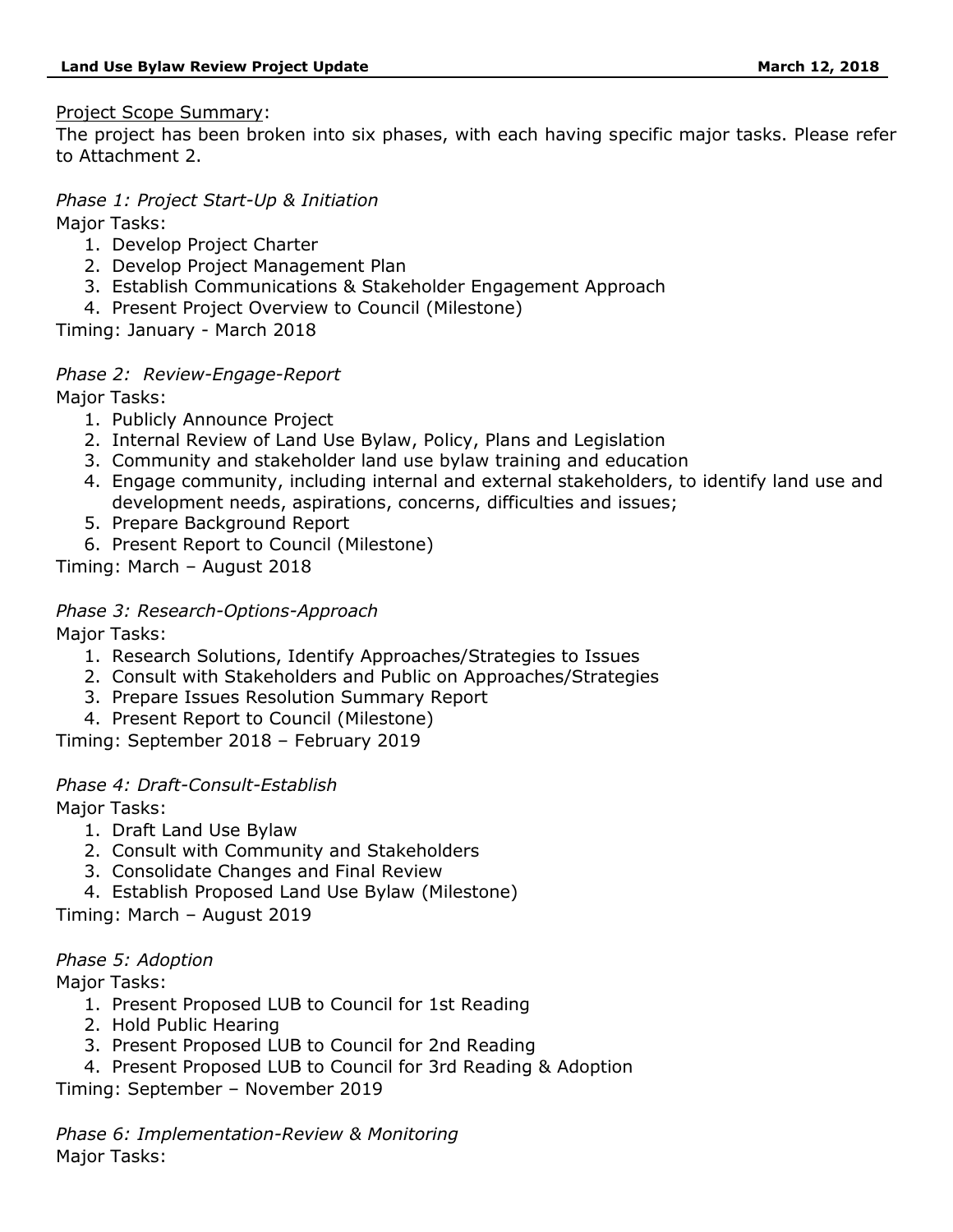- 1. Publicly Announce Adoption of New Land Use Bylaw
- 2. Update Website, Forms, Maps etc.
- 3. Review and monitor New Land Use Bylaw performance and effectiveness
- 4. Present 6 Month LUB Monitoring Report to Council
- 5. Present 1 Year LUB Monitoring Report to Council

Timing: December 2019 - November 2020

It is important to note the process outlined in the project management plan is not fixed. Administration will continually monitor and analyze the success of the plan throughout the process, and the plan may be changed or adjusted where it is found it is not achieving its goals and objectives.

## **Project Organization Model:**

The project's organization model consists of three distinct groups: Town Council, Leadership Team, and Working Group & Stakeholders. Please refer to Attachment 3 to review the project organization figure. The roles and responsibilities of each group are outlined below:

Town Council:

- Review and provide input, feedback and direction at major milestones throughout the project (i.e. after each project phase);
- Approve and adopt the new land use bylaw.

## Project Leadership:

The Project Leadership consists of the Town's Senior Leadership Team; the Senior Manager, Development Services; and the Manager, Planning Services. Together this group will:

- allocate staff resources:
- provide direction and comments/feedback at regular reporting intervals and for specific issues brought forward by the Project Manager;
- monitor progress against project management plan; and
- oversee and provides direction on project and organizational conflict/issues resolution and change management.

#### Project Manager:

- leads and manages all aspects of the project including planning, monitoring and execution;
- ensures project goals, objectives, outcomes, deliverables, timing and budget are met;
- leads and manages *Project Working Group* (including Consultants, Project Team, Stakeholders);
- first point of contact for all project matters;
- escalates conflicts/issues, and seeks guidance, direction and decisions as needed throughout the project;
- manages project change; and
- performs project work, including preparing the new land use bylaw (with Project Team).

## Project Working Group & Stakeholders:

• *Project Team*: Primary Working Group – a core team who will perform the work outlined in the project management plan; produce deliverables; assist in the preparation of the new land use bylaw; and support the project manager as needed. Departmental Review Group – a group consisting of departmental representatives who will liaise with and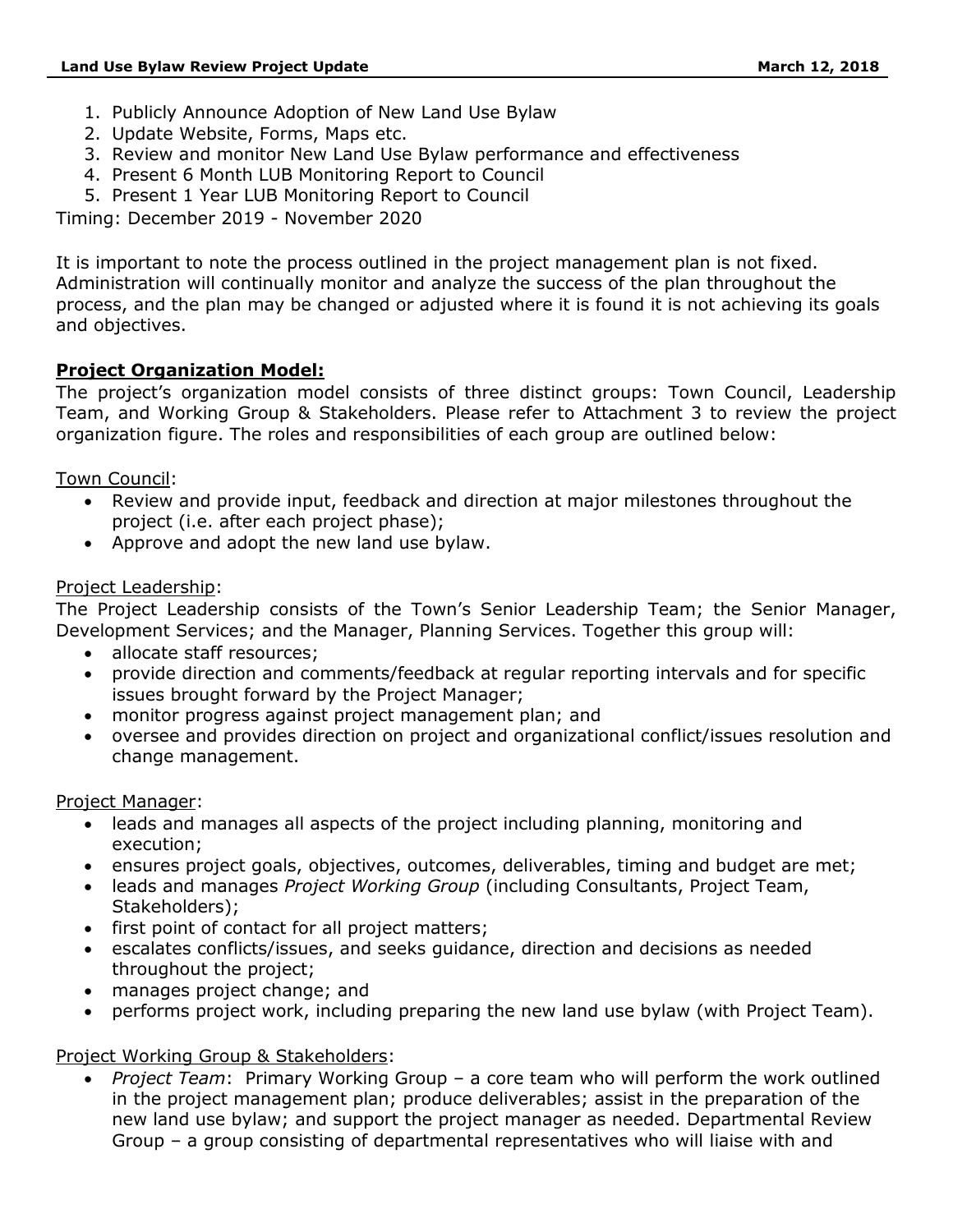support the project manager by providing input, comments, feedback as needed throughout the project.

- *Consultants*: companies external to the organization who will perform specific work as determined by the project manager.
- *Stakeholders*: residents/citizens, agencies, and specific groups within the community, such as community associations, businesses or business groups, development/building industry, and other groups, agencies or societies that have an interest in, or will be affected by, the land use bylaw review project.

## **Project Team and Staff Resources:**

The majority of the project work will be undertaken and performed by Town staff as part of the Land Use Bylaw Review Project Team. The team consists of two groups: a Primary Working Group; and a Departmental Review Group.

The Primary Working Group consists of the Project Manager, Planning Intern, and all Planning and Communications Staff. The Project Manager is the only full-time staff resource assigned to the project, while Planning and Communication Staff will participate in varying capacities in addition to their existing duties. The Town of Cochrane is participating in the provincial Municipal Planning Internship Program and a planning intern will join the Planning Services Team for the next two years. Although their primary responsibilities will be to assist the Project Manager throughout the Land Use Bylaw Review Project, other non-project related planning and municipal work will be performed by the Planning Intern.

The Departmental Review Group will consist of representatives from each Town section who will participate in limited capacity in addition to their existing duties. A breakdown of the Project Team and the anticipated level of staff project involvement can be found in Attachment 4.

## **Initial Consultation**

Throughout January and February, Administration met with representatives from various Cochrane community associations, business groups, agencies and societies. The goal was to make the groups aware of the project, talk about what the land use bylaw is and why it is important, understand their desired level of involvement in the project, establish preferred communication style, and discuss preliminary concerns and issues. The majority of groups were excited about the project and wanted to be involved.

## **COMMUNICATION / PUBLIC ENGAGEMENT**

Community involvement and participation in the Land Use Bylaw Review Project is key to its success. The Land Use Bylaw Review Project will follow the Town's Public Engagement Policy and adhere to the International Association for Public Participation (IAP2) principles and standards for public engagement and communication. IAP2 promotes and improves the practice of public participation and public engagement in relation to individuals, governments, institutions and other entities that affect the public interest. IAP2 is the recognized best practice for public participation and engagement. Working closely with the Town of Cochrane Communications section, the Land Use Bylaw Review Project will integrate and follow the Town's communication and stakeholder engagement policy, approach and process.

## **FINANCIAL IMPLICATIONS**

## **Project Budget**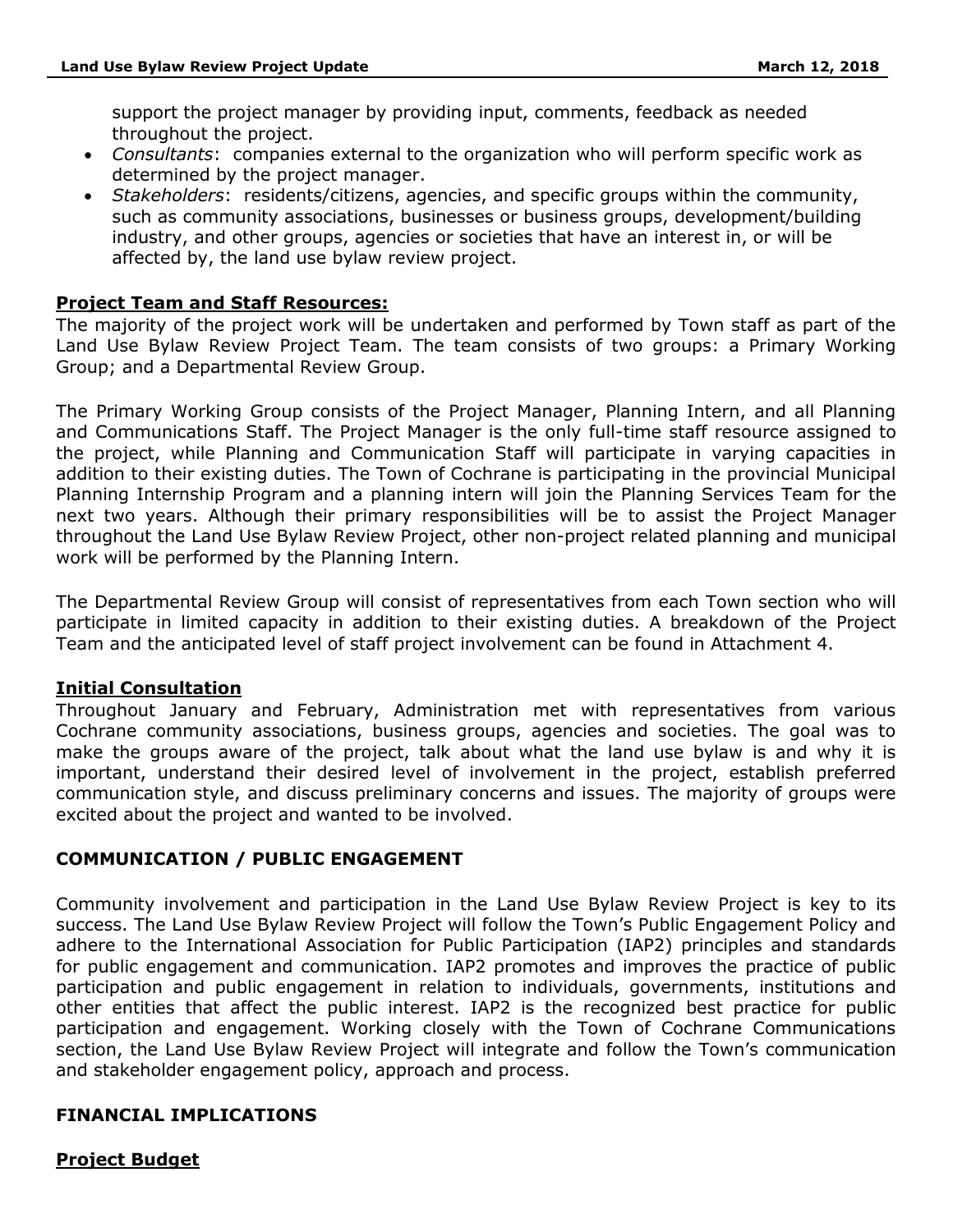Total approved budget: \$251,000

The allocated funds will cover all costs associated with the project, including:

- Staff salary
- Consulting fees
- Expenses, including communications/advertising, printing and materials, facility/meeting room booking, and incidentals.

# **OPTIONS / IMPLICATIONS**

## **Option 1:**

That Council accepts the Land Use Bylaw Review Project Update as information.

# **Option 2:**

That Council provide Administration with further direction.

# **ATTACHMENTS**

- 1. Planning Hierarchy Chart
- 2. Project Scope Summary
- 3. Project Organization Model
- 4. Project Team Outline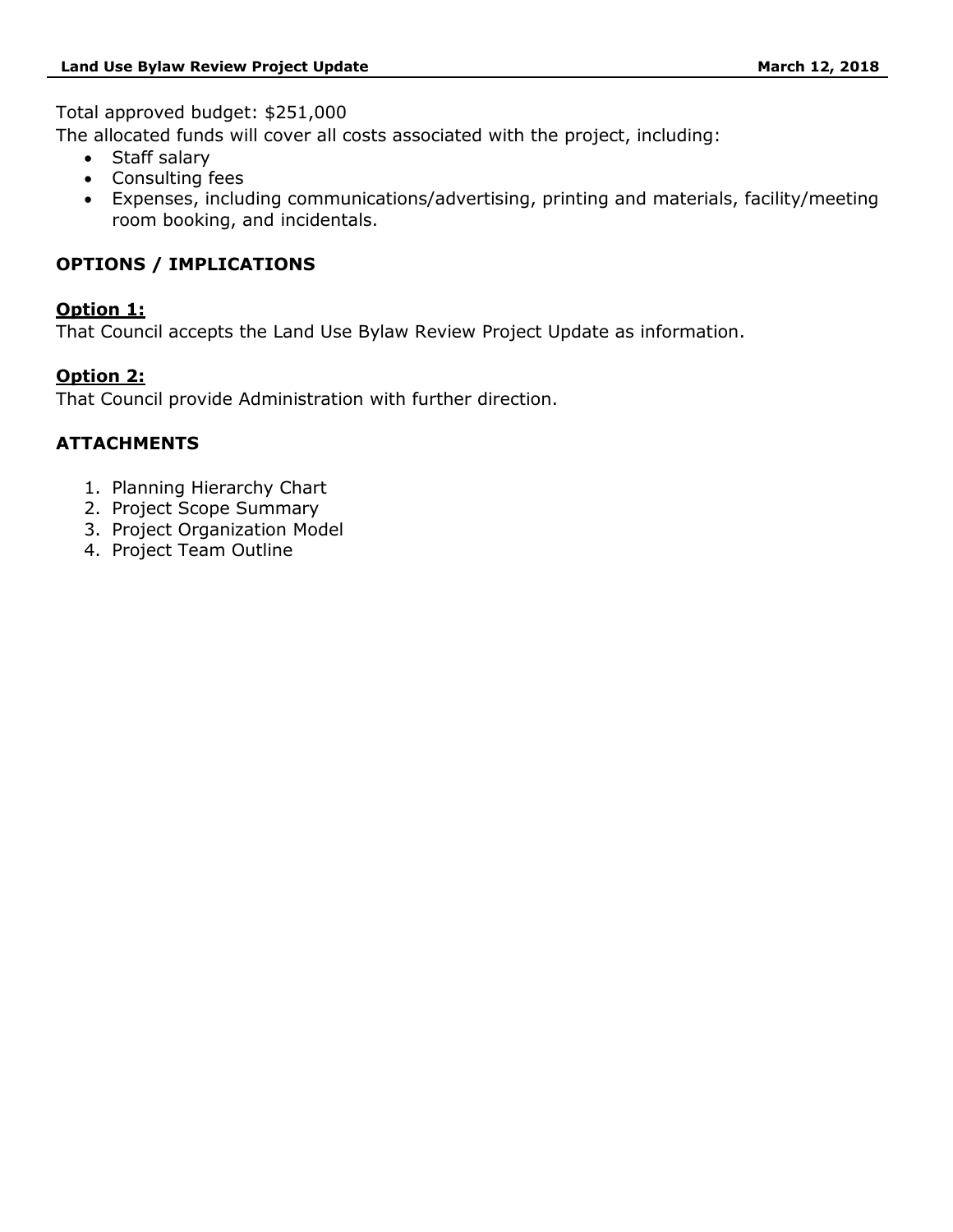**ATTACHMENT 1 – PLANNING HIERARCHY**

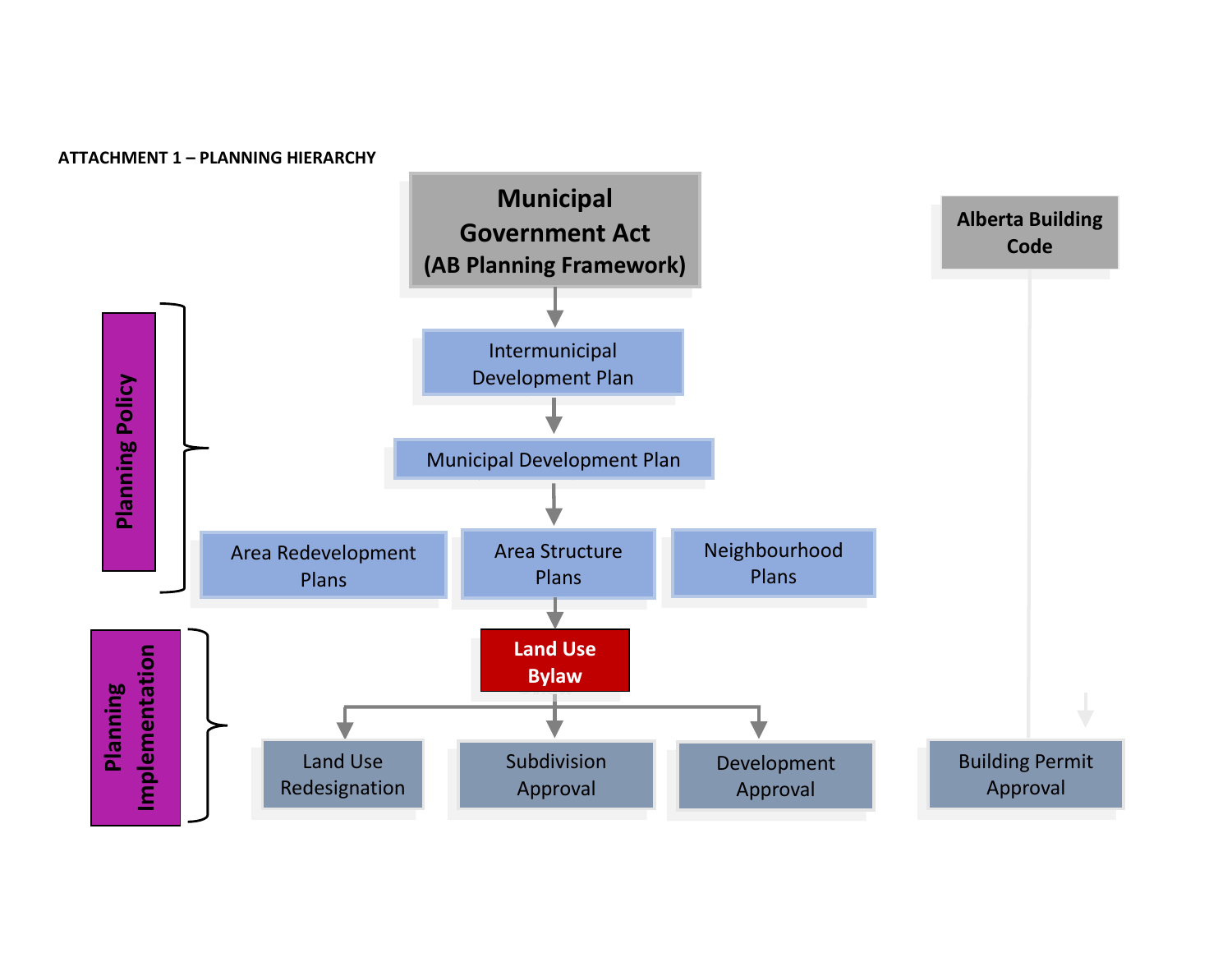### **ATTACHMENT 1 Cont.**



Municipal Government Act

South Saskatchewan Regional Plan

Growth Management Board

Cochrane Sustainability Plan

Municipal Development Plan

Area Structure Plans

Neighbourhood Plans

Land Use Bylaw

Subdivisions

DP & BP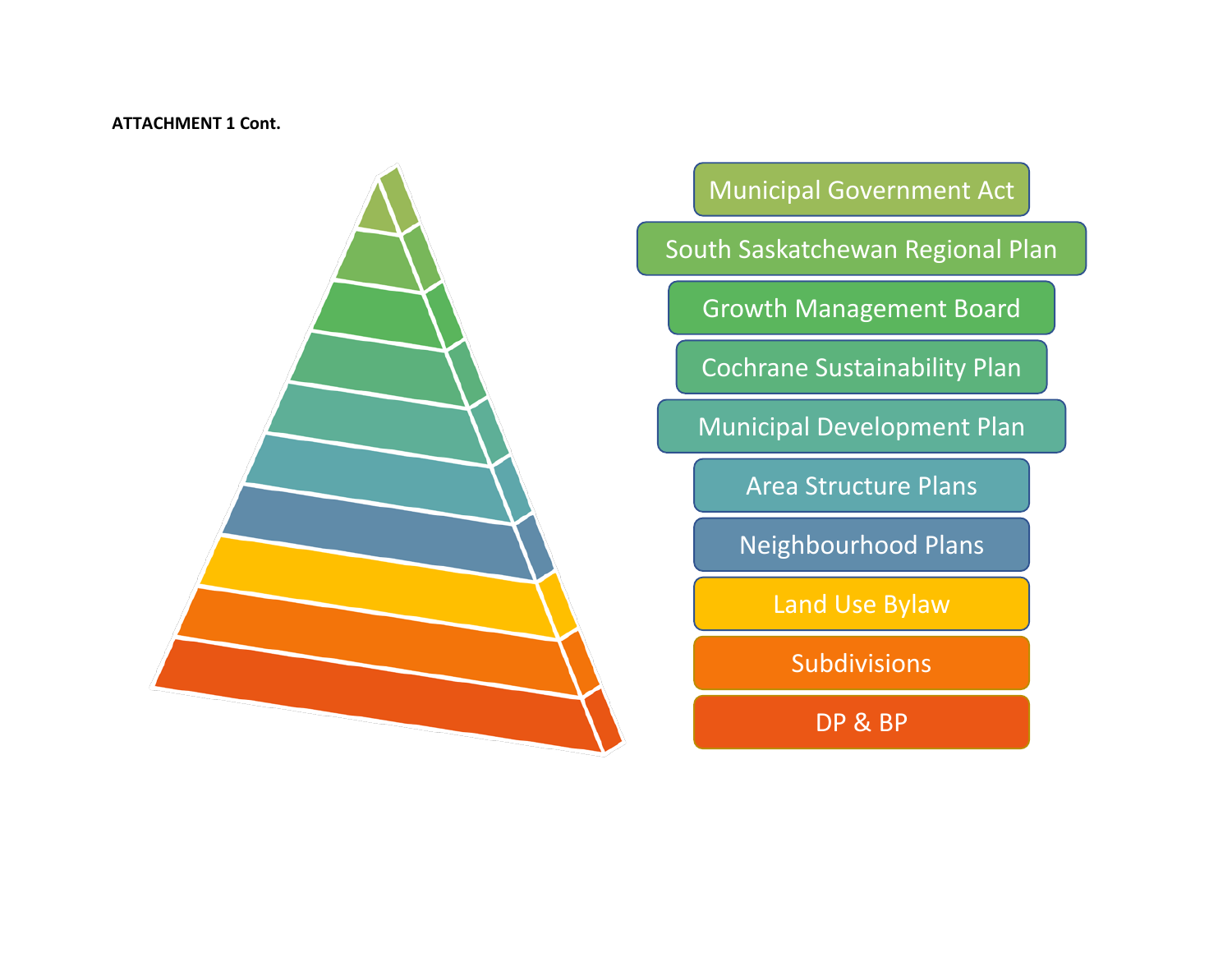#### **ATTACHMENT 2 - PROJECT SCOPE SUMMARY**



**PHASE** 

#### **Research-Options-Approach** Major Tasks:

- Research Solutions, Identify Approaches/ **Strategies to Issues**
- Consult with Stakeholders and Public on  $\overline{2}$ . Approaches/Strategies
- Prepare Issues Resolution Summary Report  $\overline{3}$ .
- 4. Present Report to Council (Milestone)

**PHASE** 

#### **Draft-Consult-Establish**

Major Tasks: Draft Land Use Bylaw

- Consult with Stakeholders and Public
- $\overline{3}$ **Consolidate Changes and Final Review**
- 4. Establish Proposed Land Use Bylaw (Milestone)

**SEP** 2018-**FEB 2019** 

> MAR-**AUG** 2019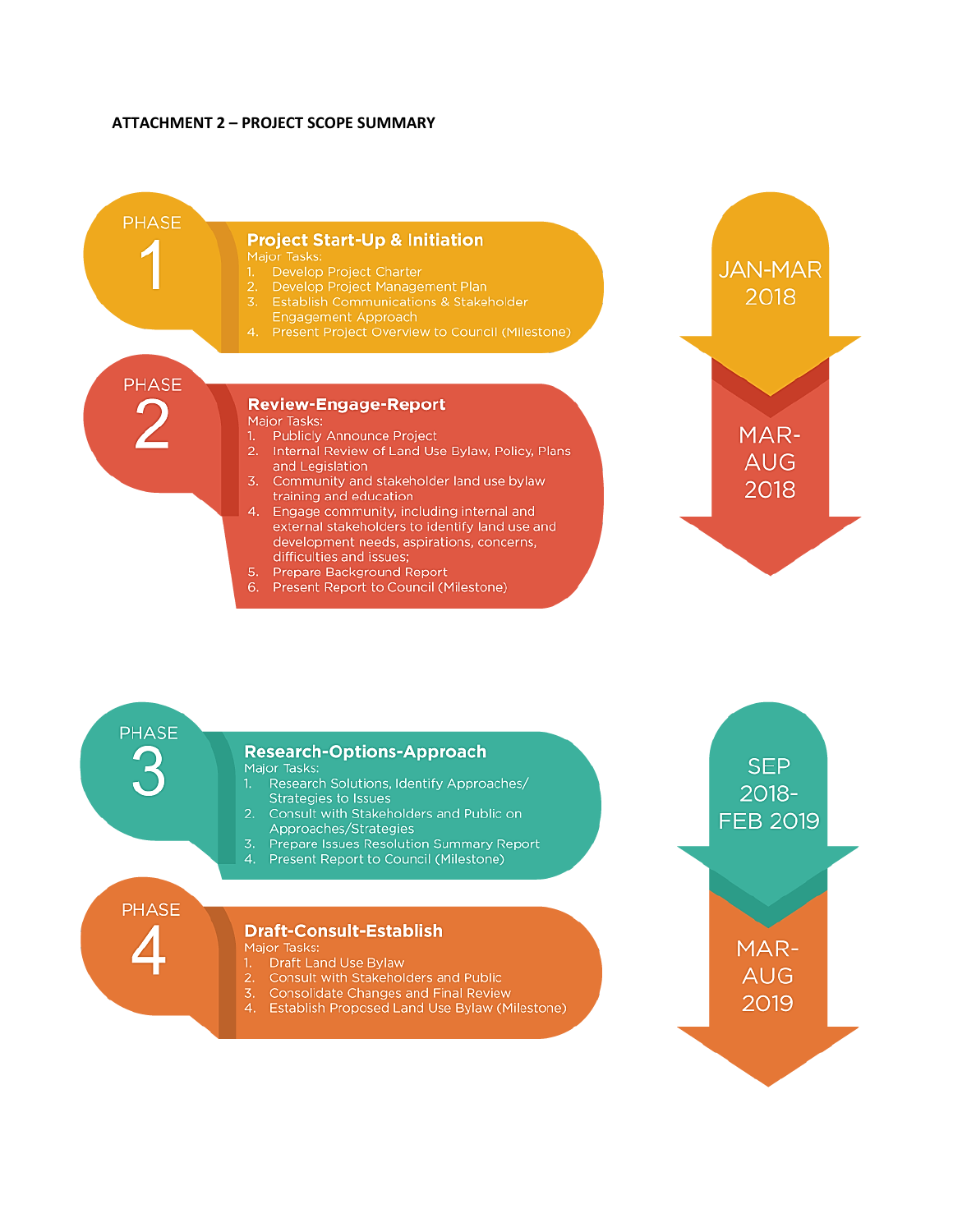**PHASE College** 

#### **Adoption**

- 
- 
- **Adoption**<br>
Major Tasks:<br>
1. Present Proposed LUB to Council for 1st Reading<br>
2. Hold Public Hearing<br>
3. Present Proposed LUB to Council for<br>
2nd Reading<br>
4. Present Proposed LUB to Council for<br>
3rd Reading & Adoption
- 

**PHASE** 

#### Implementation-Review & Monitoring Major Tasks:

- 1. Publicly Announce Adoption of new Land Use Bylaw
- 2. Update Website, Forms, Maps etc.
- 3. Review and monitor new Land Use Bylaw performance and effectiveness
- 4. Present 6th Month LUB Monitoring Report to Council
- 5. Present 1 Year LUB Monitoring Report to Council

SEP-**NOV** 2019

**DEC** 2019-**NOV** 2020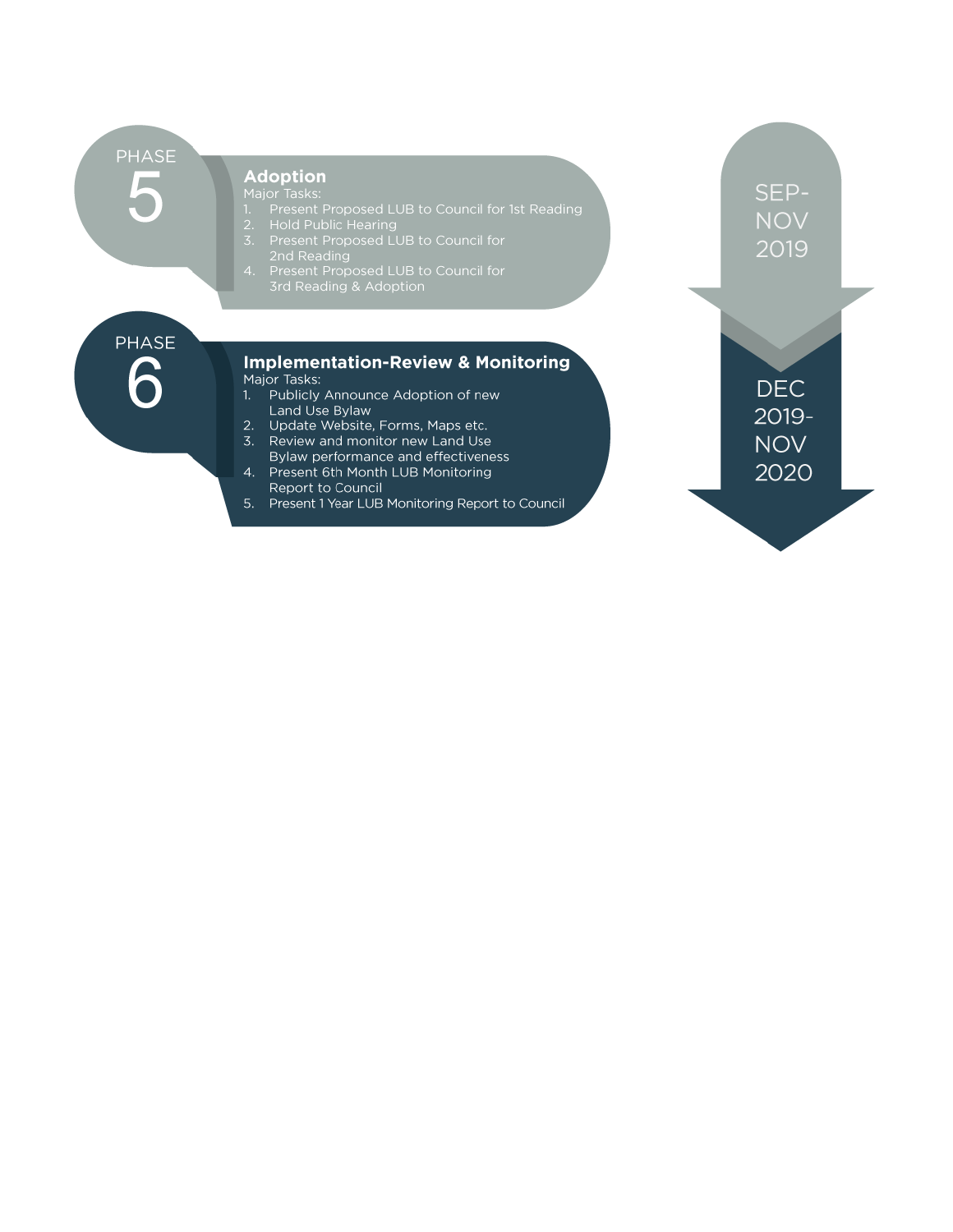